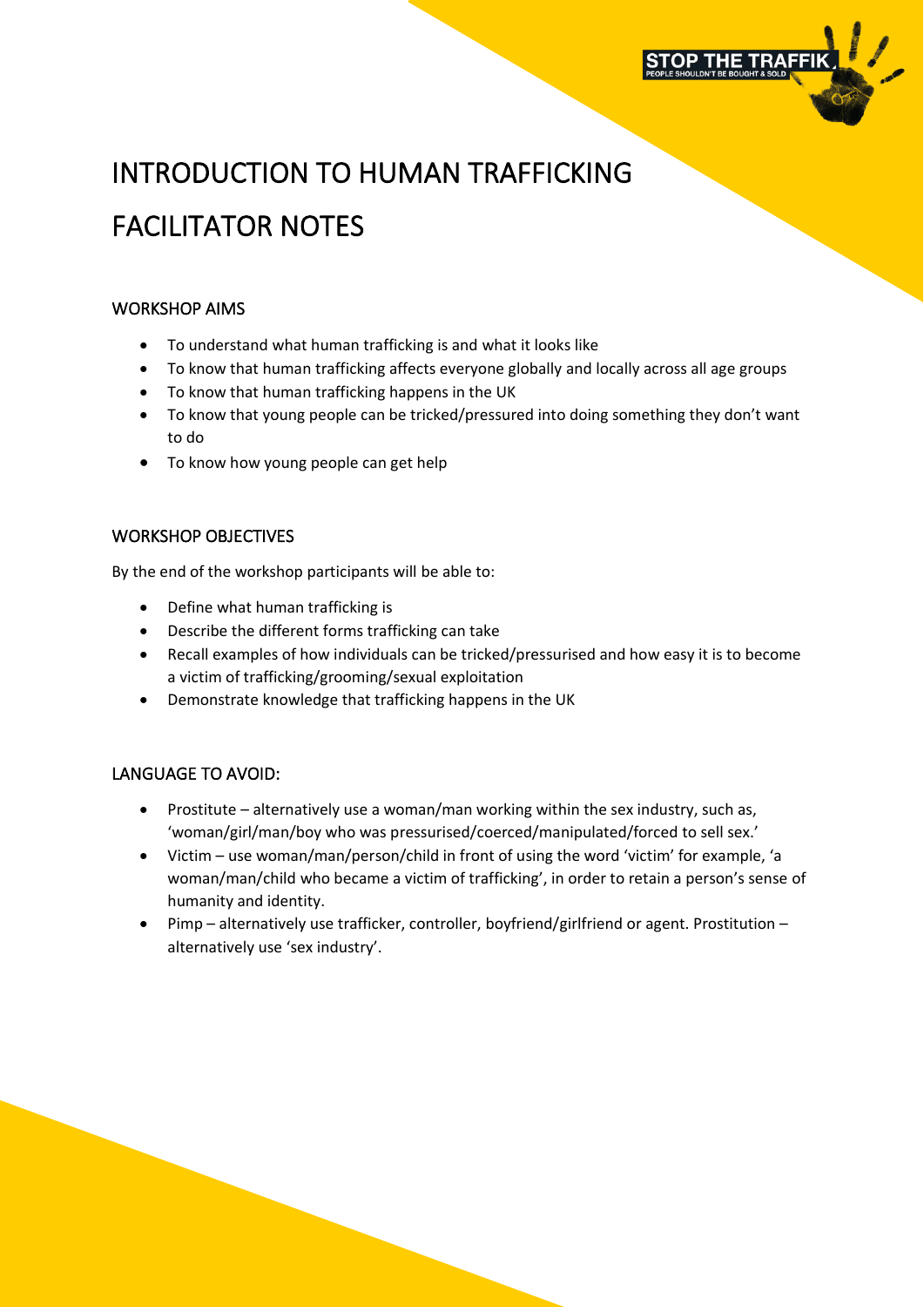STOP THE TRAFFIK

| <b>SLIDE NUMBER</b> | <b>CONTENT</b>                                                                                                                                                                                                                                                                                                                                                                                                                                                                                                                                                 | <b>MATERIALS</b>                                   |
|---------------------|----------------------------------------------------------------------------------------------------------------------------------------------------------------------------------------------------------------------------------------------------------------------------------------------------------------------------------------------------------------------------------------------------------------------------------------------------------------------------------------------------------------------------------------------------------------|----------------------------------------------------|
| $\overline{2}$      | <b>INTRODUCTION TO MODERN SLAVERY</b>                                                                                                                                                                                                                                                                                                                                                                                                                                                                                                                          |                                                    |
|                     | Summary of what will be covered in the session:<br>Definition of what human<br>trafficking/modern slavery is<br>How it affects people around the world<br>٠<br>Different types of trafficking<br>$\bullet$<br>How we can protect ourselves and our<br>communities                                                                                                                                                                                                                                                                                              |                                                    |
| 4                   | <b>MULTIPLE CHOICE QUIZ</b><br>Give out coloured paper, one of each colour to each<br>student. Ask participates to hold up coloured paper<br>throughout the workshop for their answers to the<br>questions.<br>Repeat this method for all multiple-choice quizzes.                                                                                                                                                                                                                                                                                             | Squares of<br>coloured<br>paper (red<br>and green) |
| 5                   | <b>ANSWERS</b><br>$A - Red$<br>$B - Green$<br>$A - Red$<br>Explain the difference between people smuggling<br>and human trafficking<br>People smuggling: When a person agrees to pay a<br>fee to an agent or friend to smuggle them across<br>borders into another country illegally. Once they<br>arrive, they are free to go where they wish.                                                                                                                                                                                                                |                                                    |
| 6                   | Explain elements of human trafficking<br><b>MOVEMENT OR RECRUITMENT: Moved from</b><br>country to country or town to town.<br>Internal - within a country<br>External – from country to country across<br>borders<br><b>DECEPTION / COERCION: Often people are tricked</b><br>into thinking there is a genuine offer of a better life<br>by way of offering a<br>job/accommodation/education/relationship.<br>Later they are put under pressure to work and do<br>things they would not normally choose to do. This<br>pressure may come through manipulation, |                                                    |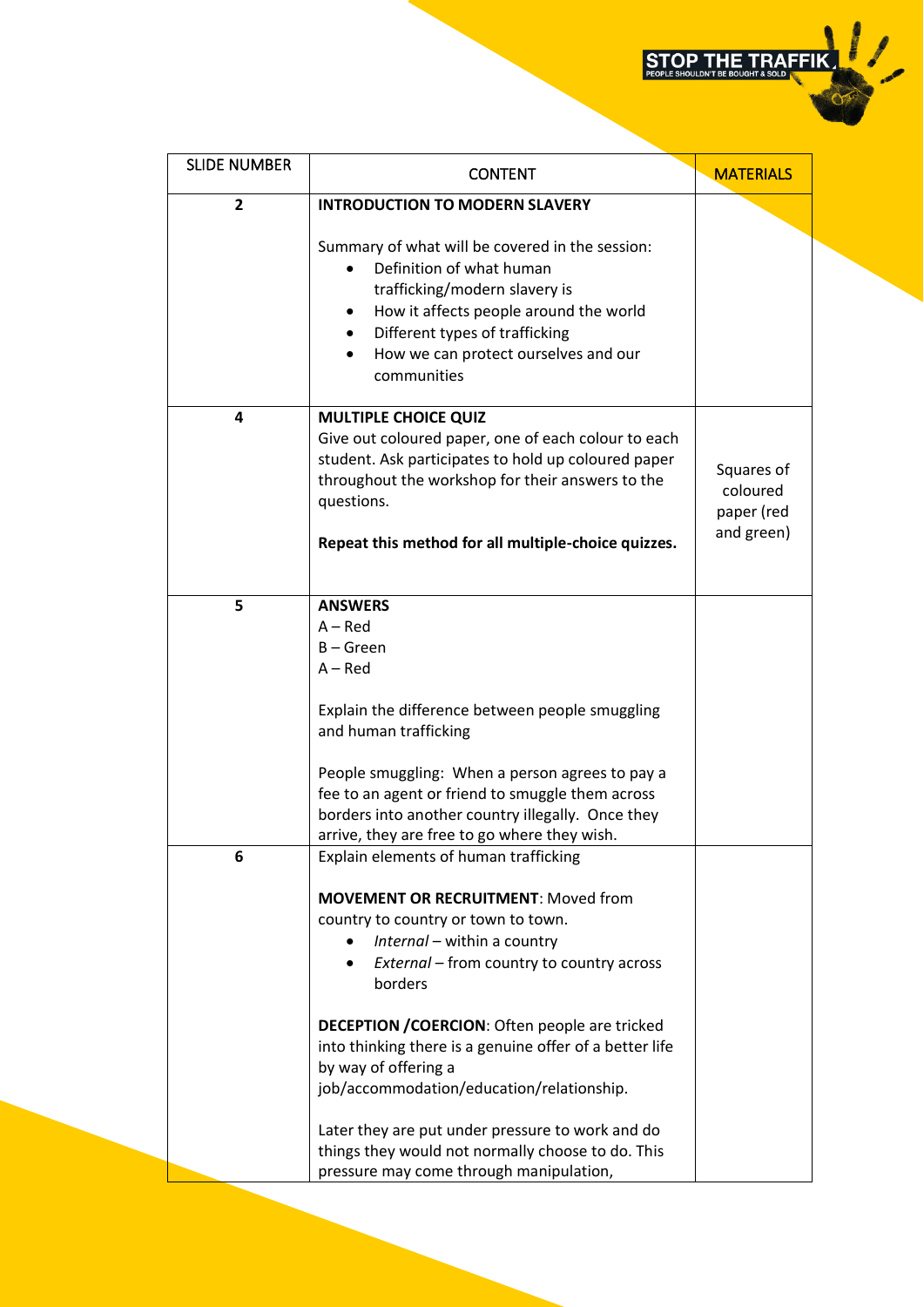STOP THE TRAFFIK

|    | psychological control, threats to themselves or         |             |
|----|---------------------------------------------------------|-------------|
|    | family and often through force and violence.            |             |
|    |                                                         |             |
|    |                                                         |             |
|    | <b>EXPLOITATION:</b> A person who is in a situation of  |             |
|    | trafficking will be taken advantage of and abused;      |             |
|    | working for someone for little or no pay in bad         |             |
|    | working and living conditions. In order to make         |             |
|    |                                                         |             |
|    | money out of them. Alternatively, a person will be in   |             |
|    | a relationship with their trafficker and will come      |             |
|    | under pressure to do things they do not want to.        |             |
|    |                                                         |             |
|    |                                                         |             |
| 15 | <b>OPTIONAL</b>                                         |             |
|    | <b>IN PAIRS: DISCUSS</b>                                |             |
|    |                                                         |             |
|    | Q: What cases of human trafficking in the UK have       |             |
|    | you heard of in the news?                               |             |
|    |                                                         |             |
|    | (Be prepared to weave into the feedback your own        |             |
|    | knowledge of recent stories in the UK)                  |             |
|    |                                                         |             |
|    | <b>FEEDBACK</b>                                         |             |
|    |                                                         |             |
|    |                                                         |             |
|    | Explain: That trafficking takes place in most           |             |
|    | countries including the UK. Many cases of human         |             |
|    | trafficking have been covered in the UK news.           |             |
|    |                                                         |             |
| 16 | <b>GLOBAL PICTURE</b>                                   |             |
|    |                                                         |             |
|    | Explain that trafficking people is the fastest growing  |             |
|    | illegal trade because it is low risk and has high       |             |
|    | profits.                                                |             |
|    |                                                         |             |
|    | For example: It is easier to traffic a person through   |             |
|    | an airport or over a border than it is to traffic drugs |             |
|    |                                                         |             |
|    | or arms.                                                |             |
|    |                                                         |             |
|    | Once drugs are sold and used their value has gone.      |             |
|    | Unlike drugs, a person can be sold over and over        |             |
|    | again.                                                  |             |
|    |                                                         |             |
|    |                                                         |             |
|    | 40.3 million people are now trapped in modern           |             |
|    | slavery globally. Human Trafficking is a serious        |             |
|    | organised crime. It's big business and it's profitable  |             |
| 21 | <b>GAME OF CONTROL AND LOSS</b>                         |             |
|    |                                                         | Strips of   |
|    |                                                         | coloured    |
|    | Aim: to illustrate the decisions people have to         | paper for   |
|    | make in order to survive in a situation of              | each        |
|    | trafficking.                                            |             |
|    |                                                         | participant |
|    |                                                         |             |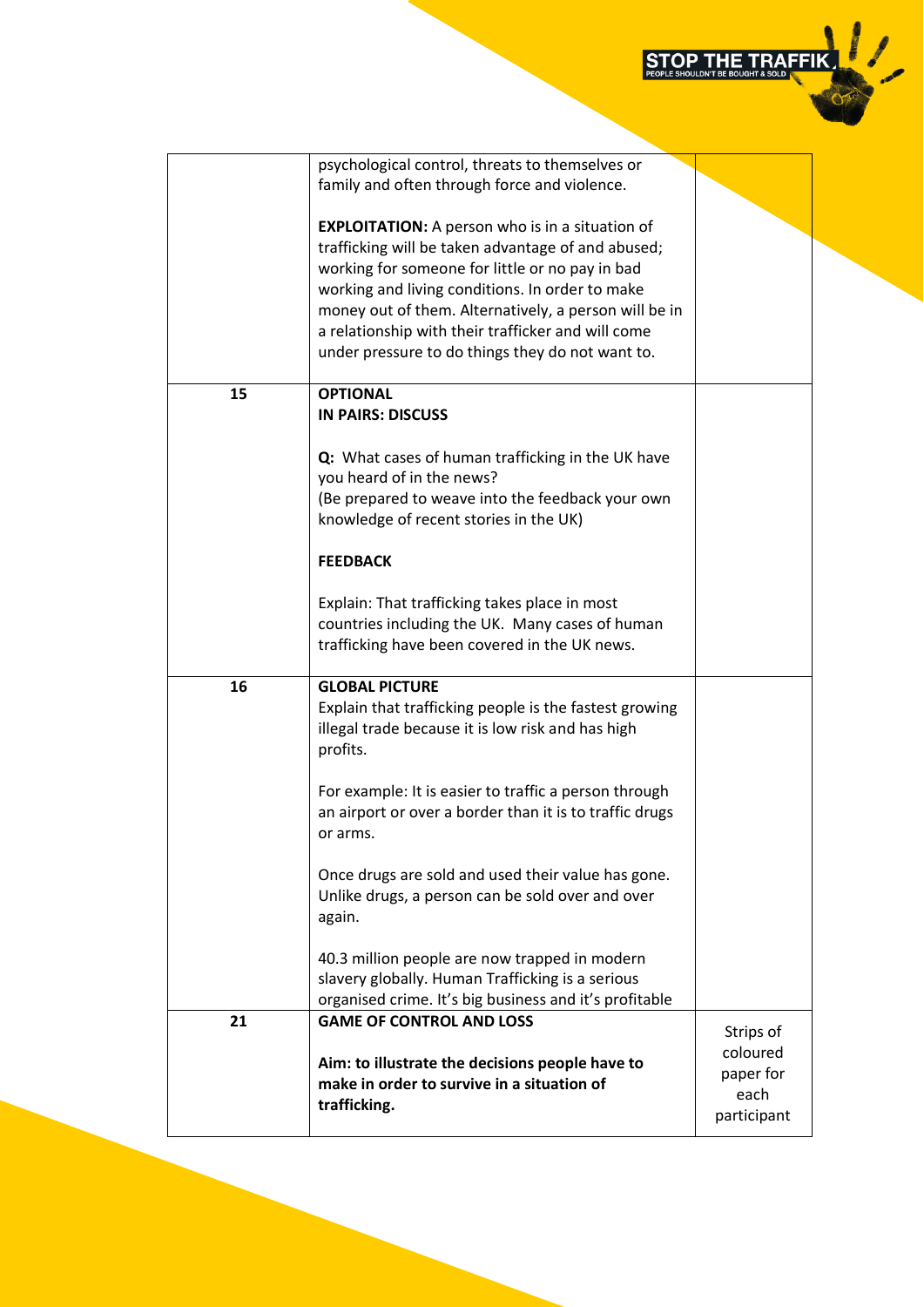

|    | Materials needed: Each participant is given 3x3<br>strips of paper in 3 different colours. Ask them to<br>write the following each:<br>3 things you are thankful for (things e.g. 3<br>red strips)<br>3 people who are important to you who are<br>still living (e.g. 3 green stripes)<br>3 roles you currently play in life (e.g.<br>student/daughter/footballer - 3 yellow<br>strips) |  |
|----|-----------------------------------------------------------------------------------------------------------------------------------------------------------------------------------------------------------------------------------------------------------------------------------------------------------------------------------------------------------------------------------------|--|
|    | <b>INSTRUCTION TO STUDENTS</b>                                                                                                                                                                                                                                                                                                                                                          |  |
|    | You now need to decide to give up one of your<br>1.<br>colours from each section. (Facilitator takes<br>stripes off students and throws them in the bin).                                                                                                                                                                                                                               |  |
|    | You now need to decide to give up two more<br>2.<br>strips from any colour to protect what is most<br>important to you. (Facilitator takes stripes off<br>students and throws them in the bin).                                                                                                                                                                                         |  |
|    | What happens next you have no control over<br>3.<br>(Facilitators goes round taking strips off<br>students). By the end leave some students:<br>With a few strips left<br>With one strip left<br>٠<br>With none left                                                                                                                                                                    |  |
|    | <b>FEEDBACK</b><br>Q: How did you decide what things to give up?                                                                                                                                                                                                                                                                                                                        |  |
|    | Q: What things did you give up to protect what or<br>who was most important to you?                                                                                                                                                                                                                                                                                                     |  |
|    | Q: How did it feel when you had no choice about<br>what happened next?                                                                                                                                                                                                                                                                                                                  |  |
|    | <b>EXPLAIN</b>                                                                                                                                                                                                                                                                                                                                                                          |  |
|    | People in situations of exploitation no longer have<br>control over their situation and their lives anymore.                                                                                                                                                                                                                                                                            |  |
| 23 | <b>REAL LIFE CASES</b>                                                                                                                                                                                                                                                                                                                                                                  |  |
|    | Pause on this slide and wait for groups to read and<br>discuss the different stories                                                                                                                                                                                                                                                                                                    |  |
| 24 | <b>REAL LIFE CASES</b>                                                                                                                                                                                                                                                                                                                                                                  |  |
|    |                                                                                                                                                                                                                                                                                                                                                                                         |  |